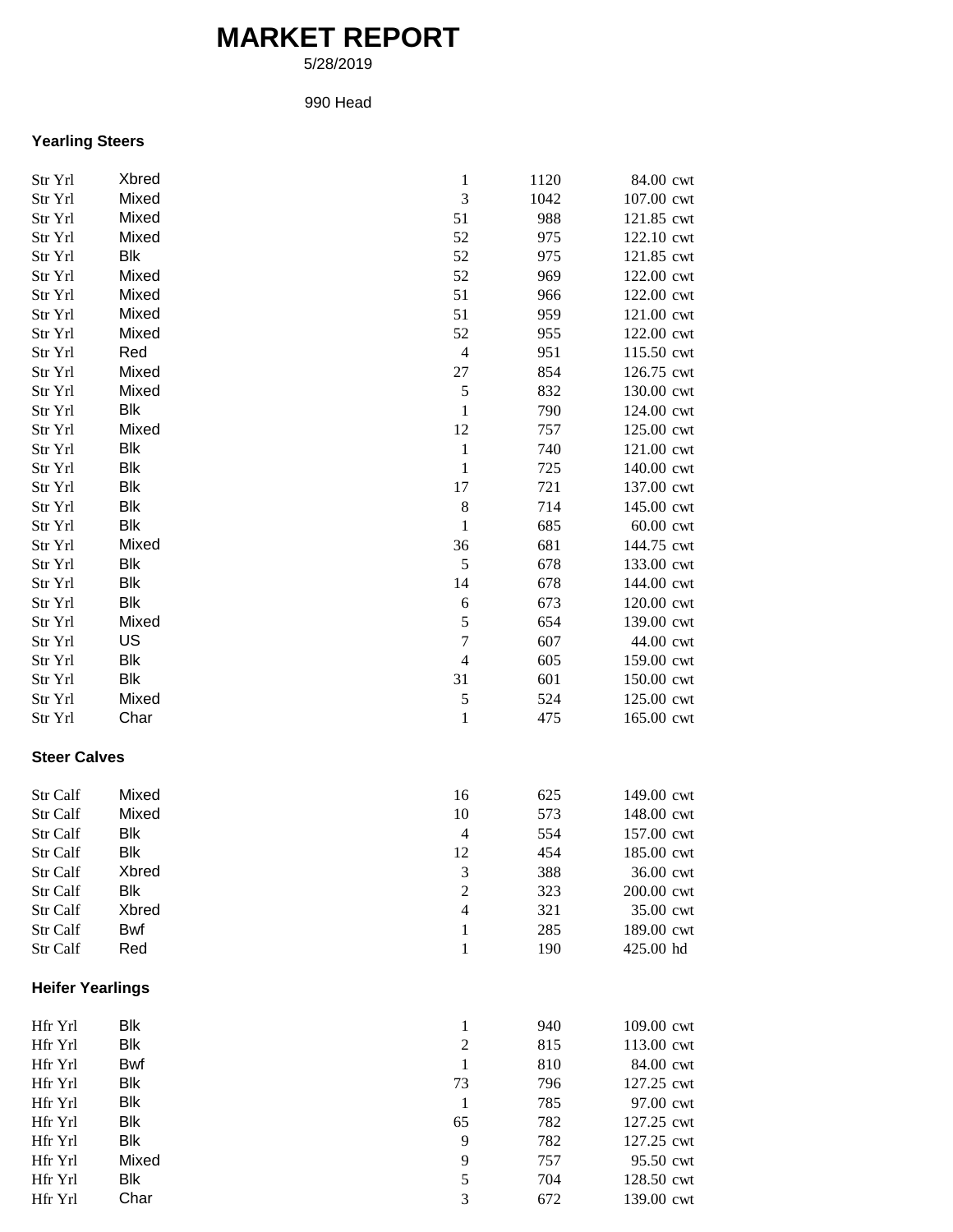| Hfr Yrl              | Blk        | $\,8\,$                     | 657  | 136.50 cwt |
|----------------------|------------|-----------------------------|------|------------|
| Hfr Yrl              | <b>Blk</b> | 15                          | 644  | 137.50 cwt |
| Hfr Yrl              | Mixed      | $27\,$                      | 634  | 138.75 cwt |
| Hfr Yrl              | Mixed      | 26                          | 630  | 138.50 cwt |
| Hfr Yrl              | Mixed      | 5                           | 630  | 123.00 cwt |
| Hfr Yrl              | Blk        | $\ensuremath{\mathfrak{Z}}$ | 610  | 137.50 cwt |
| Hfr Yrl              | Blk        | $\overline{4}$              | 589  | 106.00 cwt |
| Hfr Yrl              | Blk        | $\sqrt{3}$                  | 540  | 130.00 cwt |
|                      | US         | $\sqrt{2}$                  | 535  |            |
| Hfr Yrl              | US         | $\mathfrak{Z}$              |      | 31.00 cwt  |
| Hfr Yrl              |            |                             | 508  | 47.00 cwt  |
| Hfr Yrl              | <b>Blk</b> | $\,$ 8 $\,$                 | 490  | 152.00 cwt |
| Hfr Yrl              | <b>Blk</b> | $\overline{c}$              | 490  | 150.00 cwt |
| Hfr Yrl              | <b>Blk</b> | $\,1\,$                     | 485  | 151.00 cwt |
| Hfr Yrl              | <b>Blk</b> | $\overline{4}$              | 438  | 153.00 cwt |
| Hfr Yrl              | Mixed      | $\sqrt{6}$                  | 425  | 159.00 cwt |
| Hfr Yrl              | Mixed      | 12                          | 405  | 169.00 cwt |
| Hfr Yrl              | Mixed      | $\overline{c}$              | 395  | 167.00 cwt |
| Hfr Yrl              | Mixed      | $\overline{4}$              | 375  | 158.00 cwt |
| Hfr Yrl              | Rwf        | $\,1$                       | 370  | 117.50 cwt |
| <b>Heifer Calves</b> |            |                             |      |            |
| Hfr Calf             | Blk        | $\mathbf{1}$                | 635  | 127.00 cwt |
| Hfr Calf             | <b>Blk</b> | $\mathbf{1}$                | 620  | 71.00 cwt  |
| Hfr Calf             | Mixed      | 14                          | 606  | 129.00 cwt |
| Hfr Calf             | Char       | $\boldsymbol{2}$            | 568  | 132.00 cwt |
| Hfr Calf             | Mixed      | 11                          | 555  | 136.50 cwt |
| Hfr Calf             | Mixed      | $\sqrt{2}$                  | 500  | 143.00 cwt |
| Hfr Calf             | <b>Blk</b> | $17\,$                      | 493  | 149.50 cwt |
| <b>Hfr Calf</b>      | Char       | $\sqrt{2}$                  | 410  | 158.00 cwt |
| Hfr Calf             | Blk        | $\sqrt{6}$                  | 400  | 165.00 cwt |
| Hfr Calf             | Mixed      | $\sqrt{2}$                  | 388  | 146.00 cwt |
| Hfr Calf             | Char       | $\,1\,$                     | 275  | 151.00 cwt |
| Hfr Calf             | Blk        | $\mathbf{1}$                | 250  | 525.00 hd  |
| Hfr Calf             | Blk        | $\mathbf{1}$                | 150  | 375.00 hd  |
| <b>Bull Calves</b>   |            |                             |      |            |
| <b>Bull Calf</b>     | Blk        | $\mathbf{1}$                | 780  | 119.00 cwt |
| <b>Bull Calf</b>     | Red        | $\mathbf{1}$                | 555  | 140.00 cwt |
| <b>Bull Calf</b>     | Mixed      | $\boldsymbol{2}$            | 343  | 183.00 cwt |
| <b>Cows</b>          |            |                             |      |            |
| Cow                  | Blk        | $\overline{c}$              | 1390 | 65.50 cwt  |
| Cow                  | <b>Bwf</b> | 1                           | 1300 | 66.00 cwt  |
| Cow                  | <b>Bwf</b> | $\mathbf{1}$                | 1210 | 62.00 cwt  |
| Cow                  | <b>Bwf</b> | $\mathbf{1}$                | 1200 | 59.00 cwt  |
| Cow                  | Mixed      | $\mathfrak 2$               | 1130 | 50.50 cwt  |
| Cow                  | Blk        | 1                           | 1075 | 80.00 cwt  |
| Cow                  | Blk        | $\mathbf{1}$                | 985  | 86.00 cwt  |
| Cow                  | Blk        | $\mathfrak{Z}$              | 938  | 1000.00 hd |
| Cow                  | Blk        | $\mathbf{1}$                | 915  | 85.00 cwt  |
| Cow                  | Blk        | $\,1$                       | 860  | 61.00 cwt  |
| <b>Bulls</b>         |            |                             |      |            |
| Bull                 | <b>Blk</b> | 1                           | 2310 | 82.50 cwt  |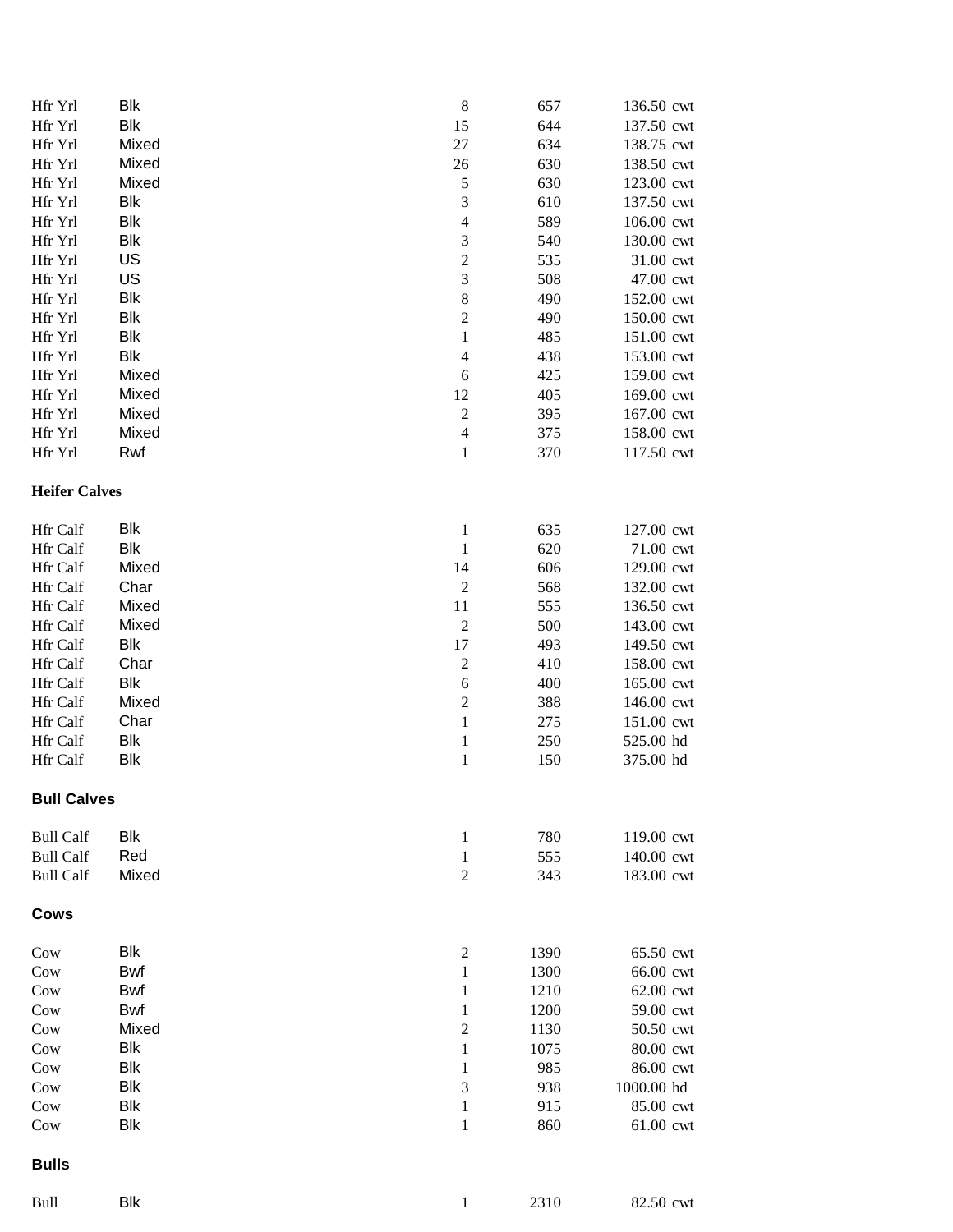| <b>Bull</b> | Blk         | 2260 | 83.50 cwt |
|-------------|-------------|------|-----------|
| <b>Bull</b> | <b>B</b> lk | 2140 | 84.00 cwt |
| <b>Bull</b> | Blk         | 2050 | 75.50 cwt |
| <b>Bull</b> | Blk         | 1950 | 78.50 cwt |
| <b>Bull</b> | Blk         | 1925 | 77.50 cwt |
| Bull        | Xbred       | 1085 | 66.00 cwt |